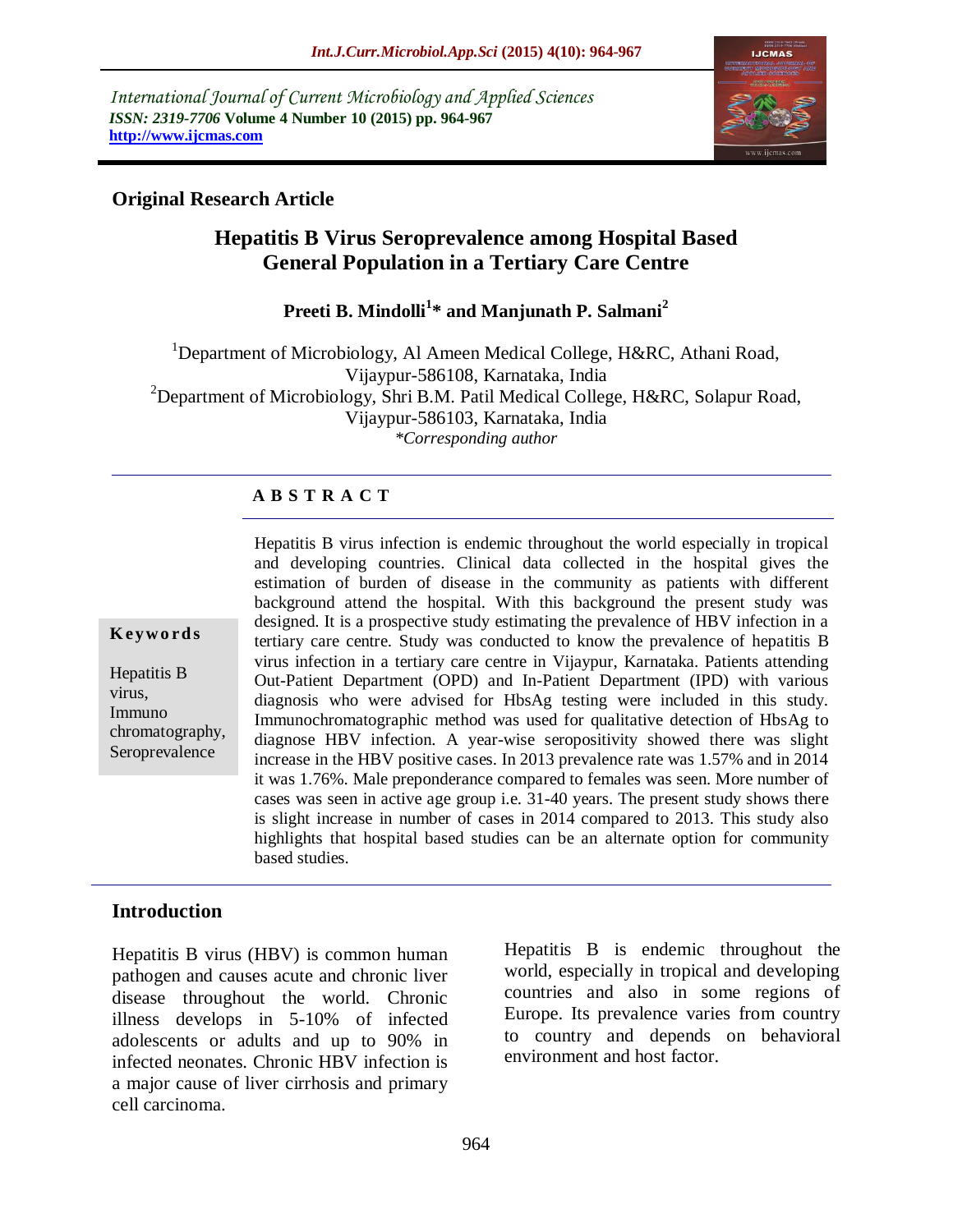More than two billion people worldwide have evidence of past or current HBV infection and 350 million are chronic carriers of the virus, which is harbored in liver and causes an estimated 6, 00, 000 deaths from cirrhosis of liver and hepatocellular carcinoma. In Middle East and Indian subcontinent, an estimated 2-5% of general population is chronically infected and falls in intermediate category according to World Health Organization (WHO) classification.

Several surveys for HbsAg screening have been carried out at different places for blood donors, pregnant women. Surveys for screening HBsAg have been primary, simple and most useful mode for determining HBV infection rate.

### **Materials and Methods**

**Source of data:** The study group comprised of patients of all age groups and both sexes who attended and admitted in OPD and IPD during January 2013 to December 2014 of all departments of Al-Ameen Medical College, Hospital and Research Centre (AMC, H&RC), Vijaypur, Karnataka.

**Methodology**: Two ml of blood sample was collected with aseptic conditions. The serum was separated and it was used for the present study. Specimens containing visible precipitates or cloudy specimens were clarified prior to testing by high speed centrifugation i.e. 10,000 revolutions per minute for fifteen minutes before testing. The test was performed within twenty four hours from the time of sample collection.

For qualitative detection of HbsAg, test was done by Immunochromatographic method to diagnose HBV infection. The test was performed and interpreted according to manufacturer's instructions. Patients personal details like age, sex, address were noted down. The HBsAg test result (positive or negative) was noted of individual person. The collected data was represented in tabular form and prevalence rate was calculated. The speed, sensitivity, ease to perform and interpret the results makes it more useful for both individual as well as large scale studies.

### **Results and Discussion**

The study was conducted from January 2013 to December 2014. A total of 15,230 samples were screened for HbsAg during this period and year wise prevalence rate was calculated. From January-December 2013, 6,930 samples were screened, out of which 108 were positive and prevalence rate was 1.57%. From January-December 2014, 8300 samples were screened out of which 146 were positive and prevalence rate was 1.76%. There is slight increase in prevalence rate in 2014 compared to 2013 (Table 1). Male preponderance is seen compared to females (Table 2). Increased prevalence of HBV infection is seen in 31- 40 years age group followed by >50 years age group.

In our study of hospital based population the prevalence rate of HbsAg in year 2013 was 1.57% and in 2014 it was slightly increased to 1.76%. This may be due to increased awareness about HBV infection and number of samples to be tested has also increased.

Similar studies on prevalence of hepatitis B are conducted in India. A study conducted by Singh et al among blood donors in Mangalore showed prevalence as 0.62%. Another study conducted by Ronald Roche et al in Mangalore in 2012 showed prevalence rate of HbsAg as 1.56%. According to WHO definition one could categorize Karnataka into a HBV low endemic state.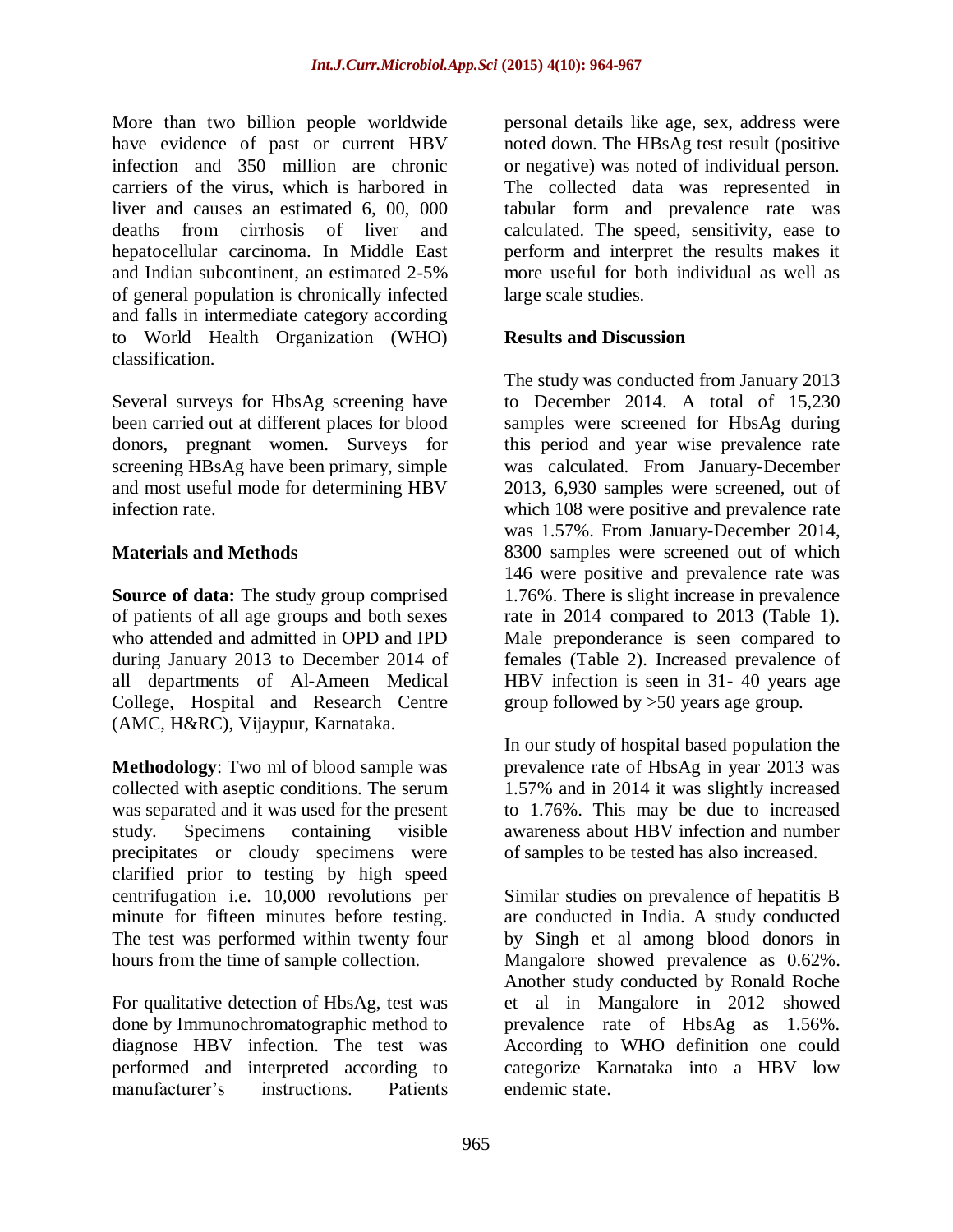#### *Int.J.Curr.Microbiol.App.Sci* **(2015) 4(10): 964-967**

| Year | <b>Total No.</b><br><b>Screened</b> | <b>HBsAg</b><br>positive | <b>Total positive</b><br>$(\text{In } \%)$ |
|------|-------------------------------------|--------------------------|--------------------------------------------|
| 2013 | 6930                                | 108                      | 1.57                                       |
| 2014 | 8300                                | 146                      | 1.76                                       |

|  | <b>Table.1</b> Seropositivity of HbsAg among hospital based population |  |  |  |  |
|--|------------------------------------------------------------------------|--|--|--|--|
|--|------------------------------------------------------------------------|--|--|--|--|

| Table.2 Sex distribution of seropositivity of HbsAg in hospital based population |  |  |  |  |
|----------------------------------------------------------------------------------|--|--|--|--|
|                                                                                  |  |  |  |  |

| <b>Sex</b> | <b>Total No. Screened</b> | <b>HBsAg positive</b> | Total positive $(In \mathcal{V}_0)$ |
|------------|---------------------------|-----------------------|-------------------------------------|
| Male       | 8100                      | 161                   | .99                                 |
| Female     | 7130                      | Q٢                    | 30%                                 |

Another review of hepatitis B prevalence in India by Lodha et al has concluded that it is between 1-2%. Smita sood and Shirish malvankar have noted 0.87% prevalence which is hospital based study similar to us. A study conducted by Bhatta CP et al in Kathmandu Medical College teaching hospital in 2003 showed prevalence rate of HbsAg as 2.5%.

In the present study has reported higher prevalence among males (1.99%) compared to females (1.33%). Many studies shows male preponderance compared to females. Dutta et al reported 35.3% in males and 19.3% in females. Singh et al reported 0.65% in males and 0.25% in females. Higher prevalence among males is also noted in Smita Sood et al study. It is hypothesized that females clear HBV more efficiently compared to males.

In the present study higher prevalence rate was seen in the age group of 31-40 years followed by  $> 50$  years. Similar findings were noted in Smita Sood et al study. This may be due to higher chances of exposure to HBV infection due to sexual activity.

In conclusion, the present data is limited to patient population served by our hospital and not applicable to other centers. Hospital based studies can be alternate option to

community studies which are difficult to conduct. The present study provides good reference to formulate strategies to reduce the seroprevalence rate. The patient attending our hospital represents cross section of Vijaypur district population with mix of rich and poor and urban and rural population. Therefore our study highlights HBV infection rate of this part of state and shall provide reference for future studies on epidemiology of HBV infection.

# **Reference**

- Bhatta CP, Thapa B, Rana BB. 2003. Seroprevalence of Hepatitis B in Kathmandu Medical College teaching Kathmandu Univ Med J. 1: 113-16.
- Brian WJ. Hepatitis B. In: Topley and Wilson's Microbiology and Microbial Infections: 10th edn Vol 2 London: Arnold Publishers; 2005 :1226
- Dutta S, Shivanand PG, Chatterjee A. 1994. Prevalence of hepatitis B surface antigen and antibody among hospital admitted patients in Manipal. Indian J Public Health. 38: 108-12.
- Kaur H, Dhanao J, Oberoi A. 2000. Evaluation of rapid kits for detection of HIV, HbsAg and HCV infections. Indian J Med Sci. 54: 432-34.